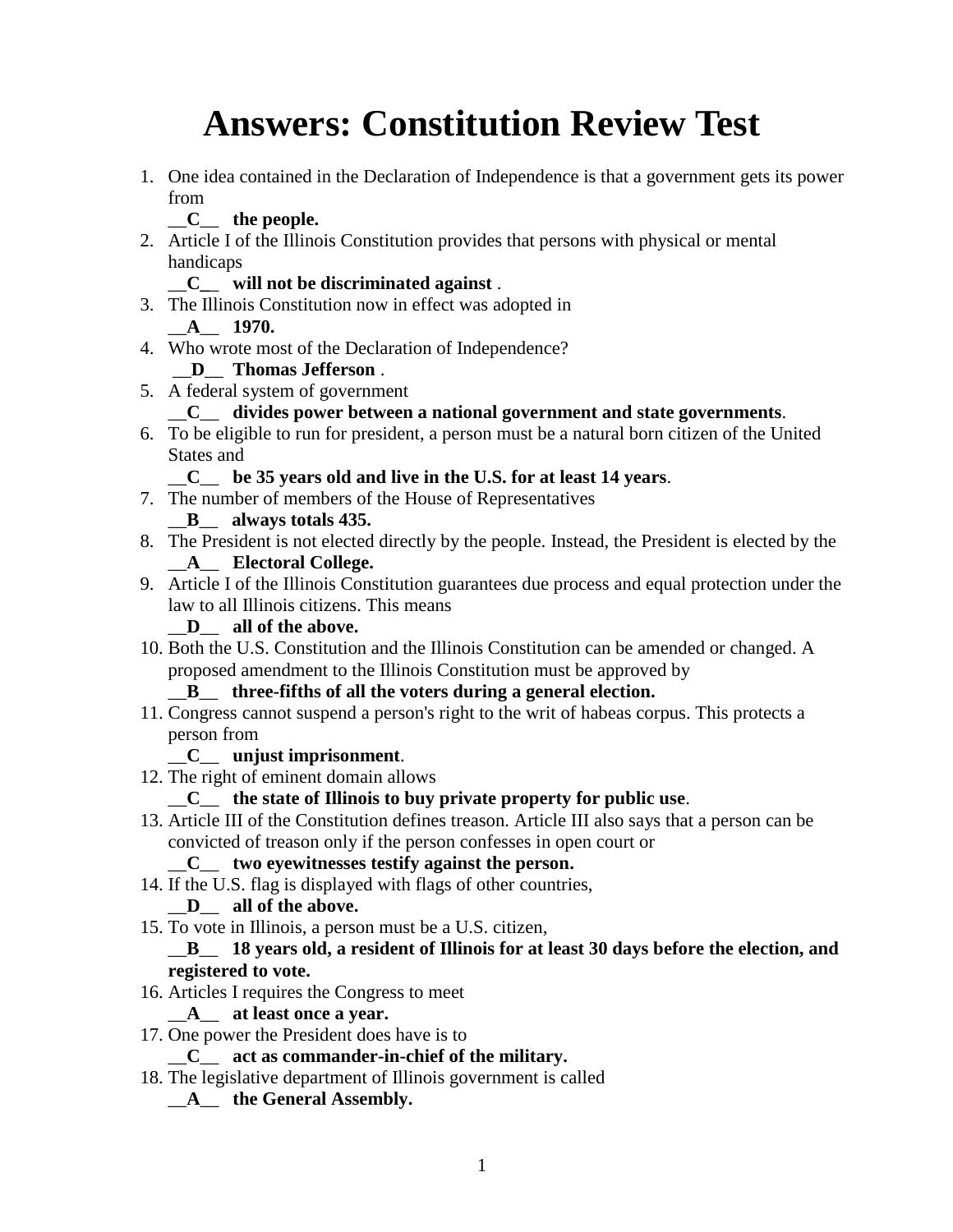- 19. If the U.S. flag is flown on the same pole and halyard with flags of other states or cities, \_\_**D**\_\_ **the U.S. flag should be at the top.**
- 20. Congress cannot pass an ex post facto law. An ex post facto law \_\_**C**\_\_ **makes an act illegal after it was done, even though when it was done, it was legal.**
- 21. To be in the Illinois General Assembly a person must be

#### \_\_**A**\_\_ **a U.S. citizen, 21 years old, and a resident of the district to be represented for at least 2 years.**

22. The Great Compromise settled one important issue at the Constitutional Convention, how to

## \_\_**A\_**\_ **choose members of Congress.**

23. The first ten amendments to the Constitution, approved in 1791, are known as the

## \_\_**D**\_\_ **the Bill of Rights.**

24. The Illinois Constitution says the General Assembly must redistrict the legislative districts after the census every 10 years. The Illinois Constitution says these districts must be

#### \_\_**D**\_\_ **compact, contiguous, and about the same in population.**

25. Reserved powers are

#### \_\_**D**\_\_ **powers that state governments may use if the powers are not given to the national government and are not forbidden to the states.**

- 26. Concurrent powers are powers that
	- \_\_**A**\_\_ **are given to both the national and state governments.**
- 27. Bills passed by the General Assembly must be presented to the governor. This must be done

#### \_\_**D**\_\_ **within 30 days after the bill has been passed.**

28. Judicial review, the power of the Supreme Court to say that laws are unconstitutional, was established in 1803 in the case

#### \_\_**B**\_\_ **Marbury versus Madison.**

29. Articles I, II, and III of the Constitution divide the power of the federal government into three branches. This principle is called

## \_\_**B**\_\_ **separation of powers.**

30. The main duty of the lieutenant governor of Illinois is to

## \_\_**C**\_\_ **perform any duties stated in Illinois law or assigned by the governor**.

- 31. If the U.S. flag is displayed on the wall from crossed staffs, it should be \_\_**C**\_\_ **on its own right with its staff in front of the other staffs**.
- 32. According to the 22nd amendment, a person can be elected president of the United States \_\_**D**\_\_ **only twice.**
- 33. The chief legal officer in Illinois is

## \_\_**C**\_\_ **the attorney general**.

**34.** Americans are free to practice any religion they choose or practice no religion at all. The amendment which guarantees this right is

# \_\_**A**\_\_ **the first amendment**.

**35.** For the most part, the eligibility to vote is left up to

## \_\_**A**\_\_ **each state.**

**36.** If the governor of Illinois dies or is unable to act as governor, the position is filled by

## \_\_**A**\_\_ **the lieutenant governor.**

37. A bill becomes a law only after it has been passed by both the Senate and the House of Representatives and then

# \_\_**A**\_\_ **signed by the President.**